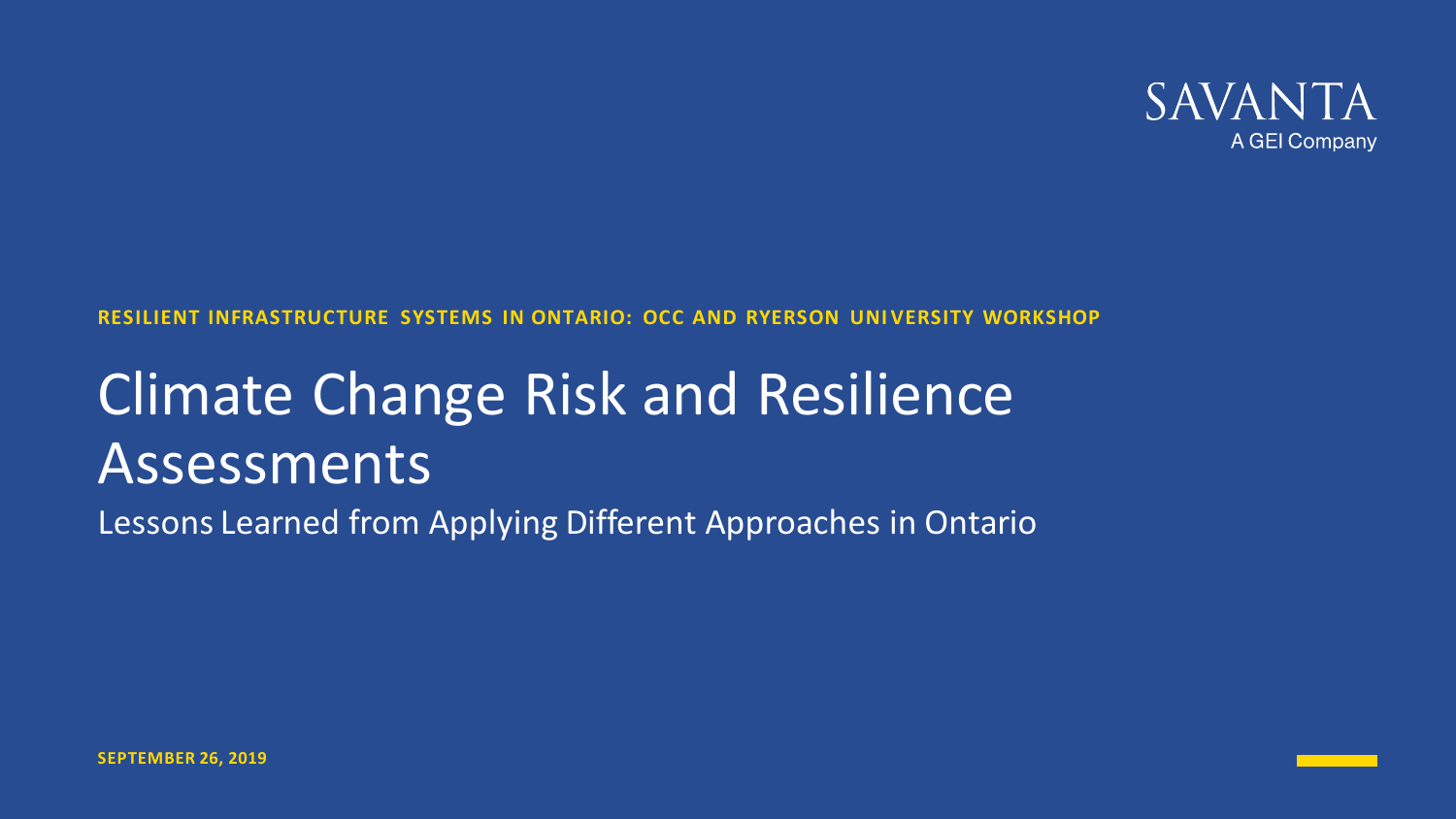### Savanta – GEI **Consultants**

- Environmental and Engineering consulting firm with 40 offices across North America
- **Our objective:** To deliver meaningful professional services that improve our world's natural and built environment.

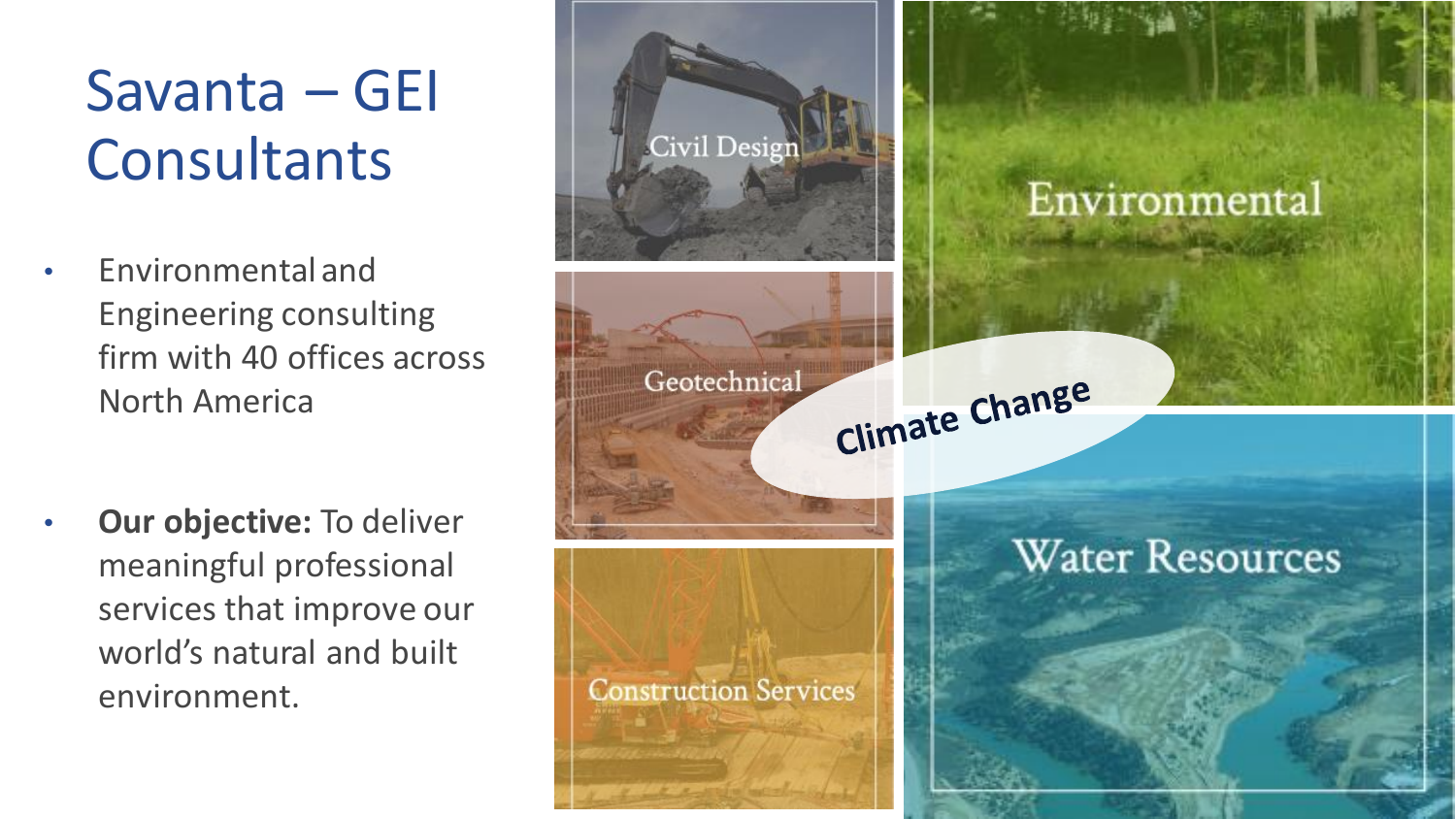# Presentation **Outline**

- Why are risk and resilience assessments still important?
	- Fundamentals
	- Importance of Scale
- A Tale of Two Risk Assessments
- Top 3 Suggestions for Increasing the Value and Practicality of Assessments
- Putting it all Together from Risk to Resilience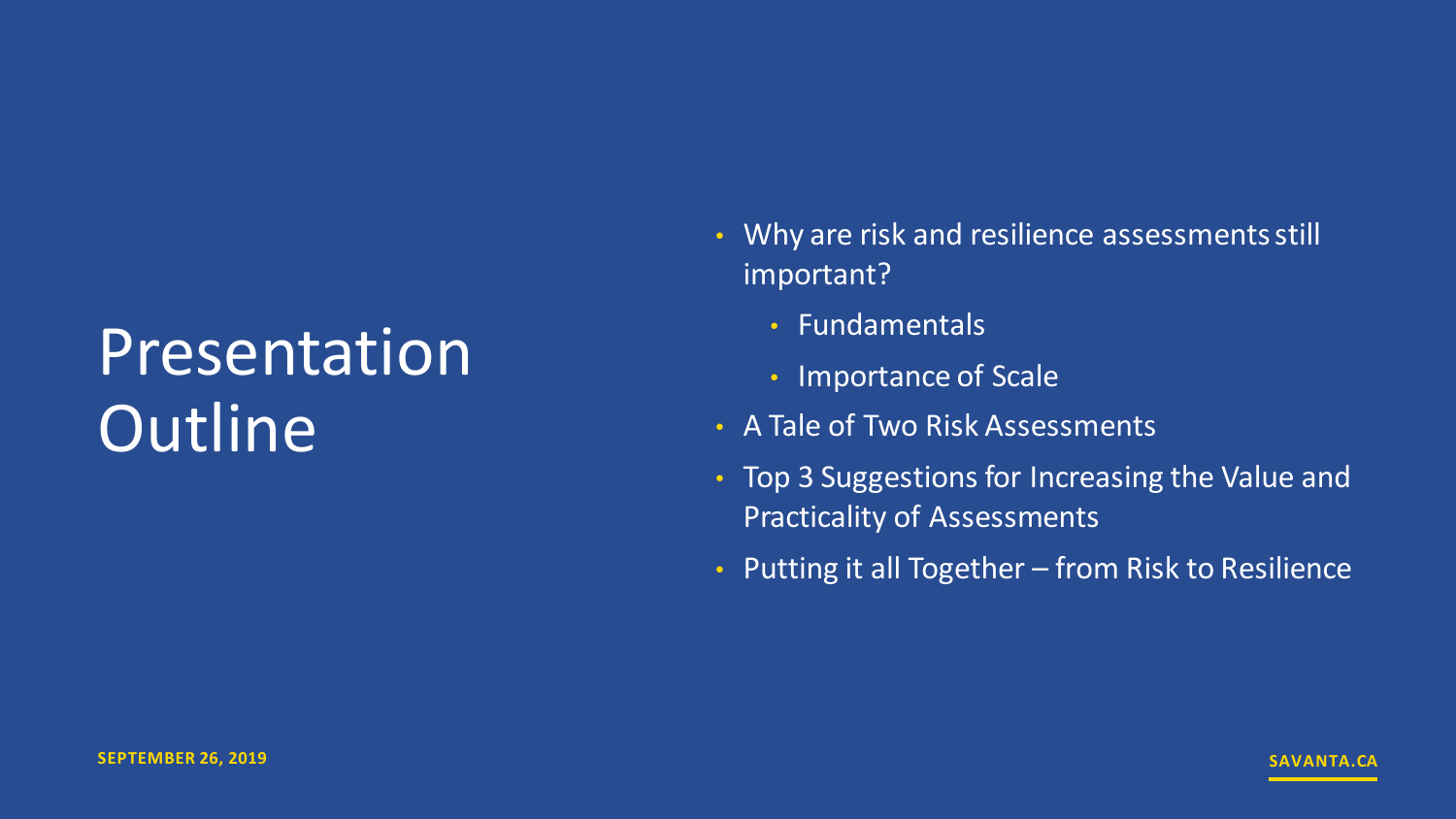### Why do we need climate risk assessments?

### **Climate Change Adaptation Cycle**



*Canadian Centre for Climate Services, 2019*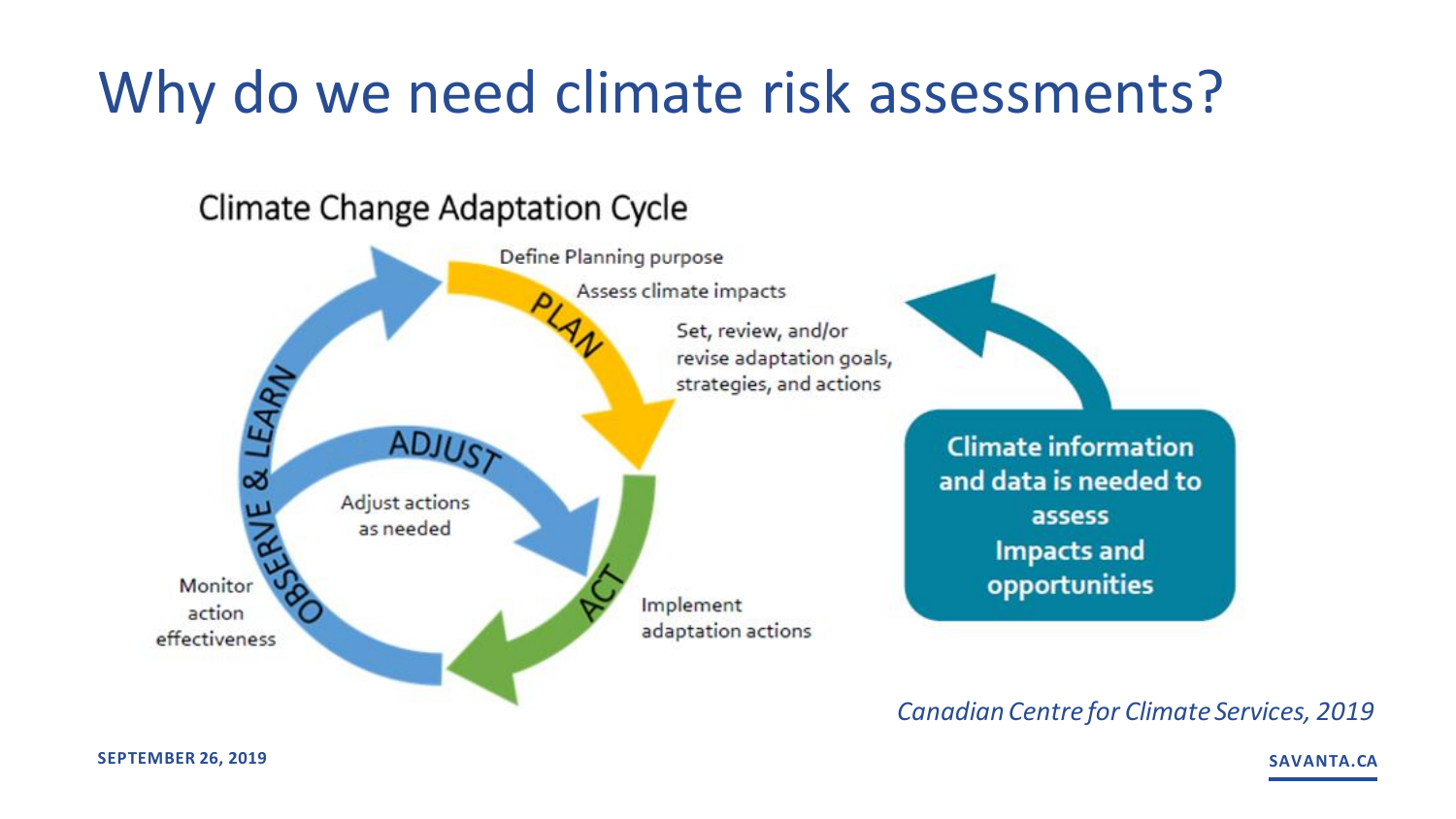### Fundamentals of Climate Risk Assessments

- **Scoping:** Setting the context, establishing a team and assessment objectives.
- **Set-up:** Characterizing the system and hazards
- **Vulnerability & Risk Analysis:** Estimating, characterizing and comparing the vulnerabilities, the likelihoods of hazards occurring and consequences associated with them.
- **Risk Treatment:** Determining adaptation options, evaluating and selecting alternatives to manage risk or strategies to increase resilience.

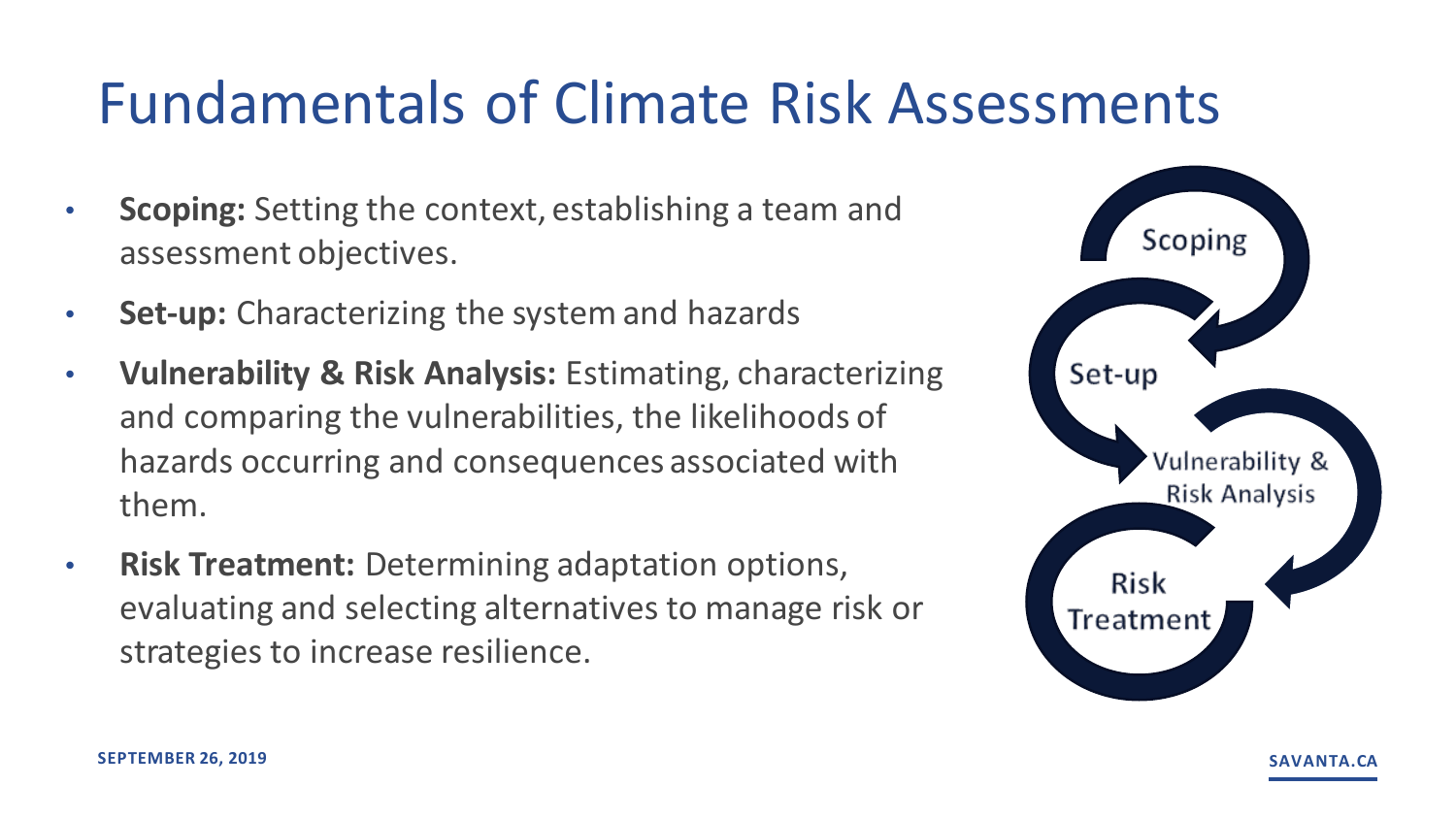Scale Matters – and is dictated, in part, by Framework Selection

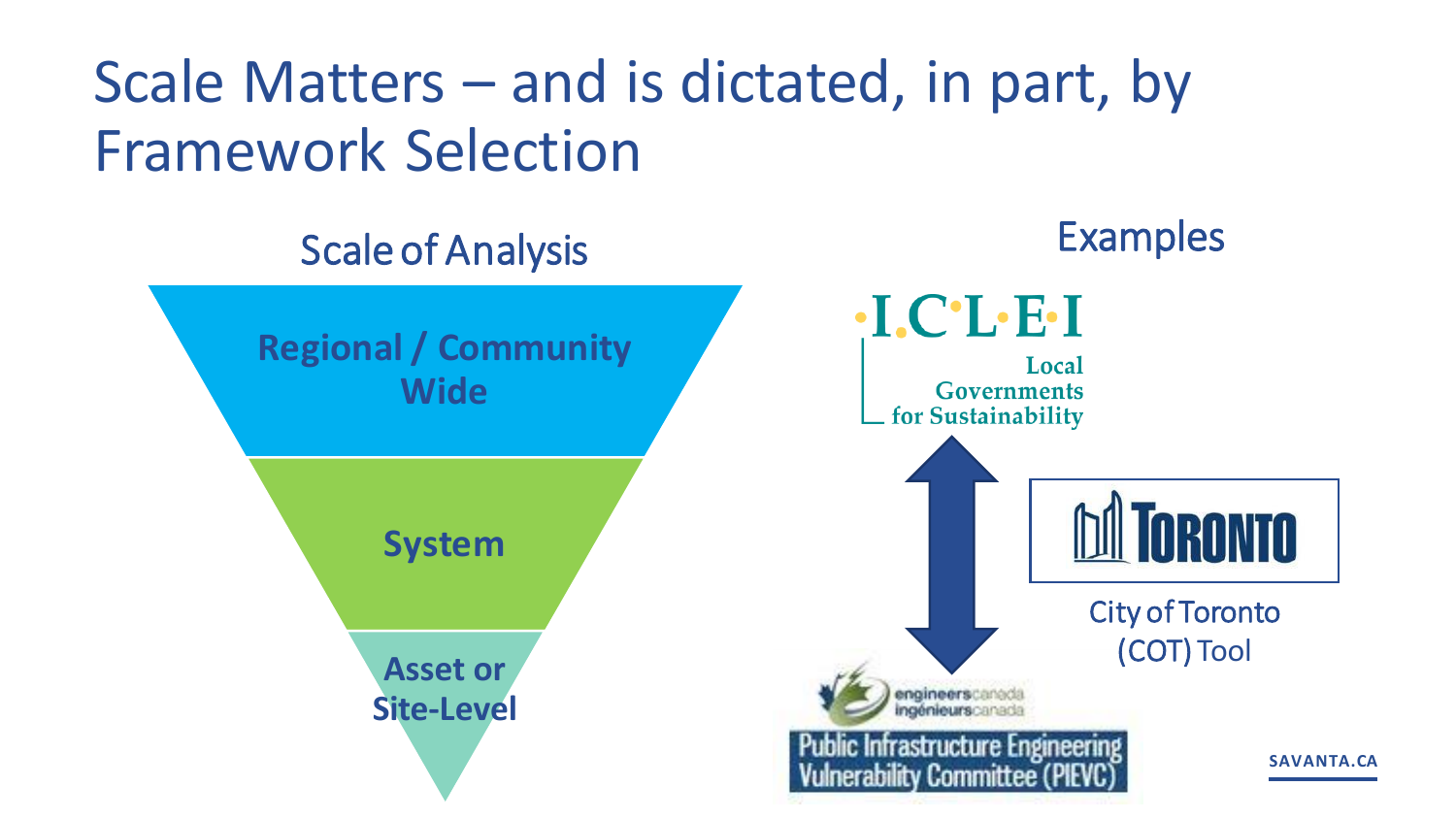### A Tale of Two Climate Risk Assessments

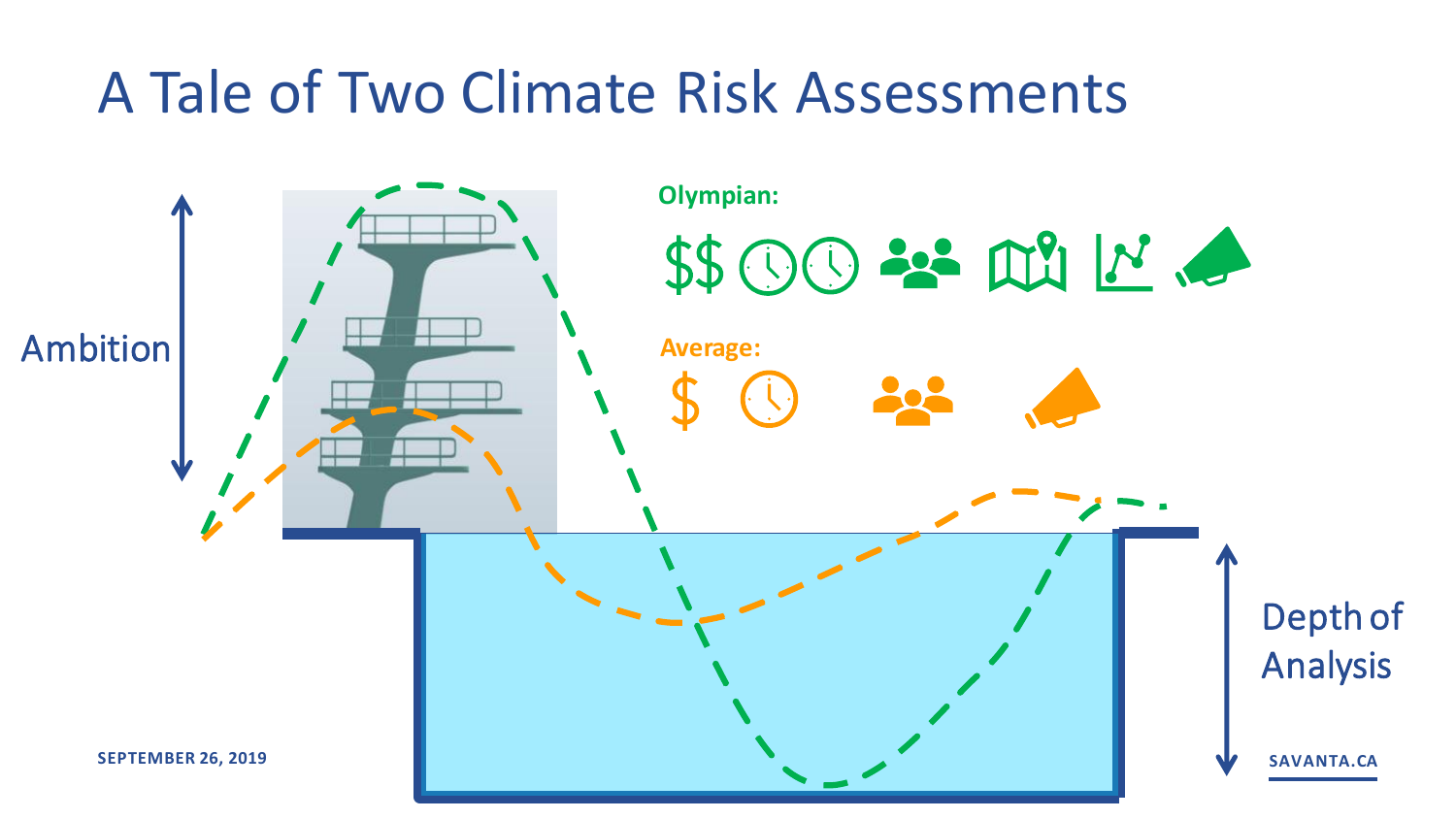## A Tale of Two Climate Risk Assessments – Where did they get to?

Risk Mapping across five community-wide systems

**Olympian**

Spatial priorities identified

Climate change requirements built into infrastructure RFPs

Climate change plan endorsed by council

Public climate action information campaign

No spatial information Qualitative risks prioritized Risks illustrated in matrix for council

Categories for future research confirmed

Risks built into existing corporate risk mgmt.

Public climate action information campaign

**3+ Years 1+ Years**

**SAVANTA.CA**

**Average**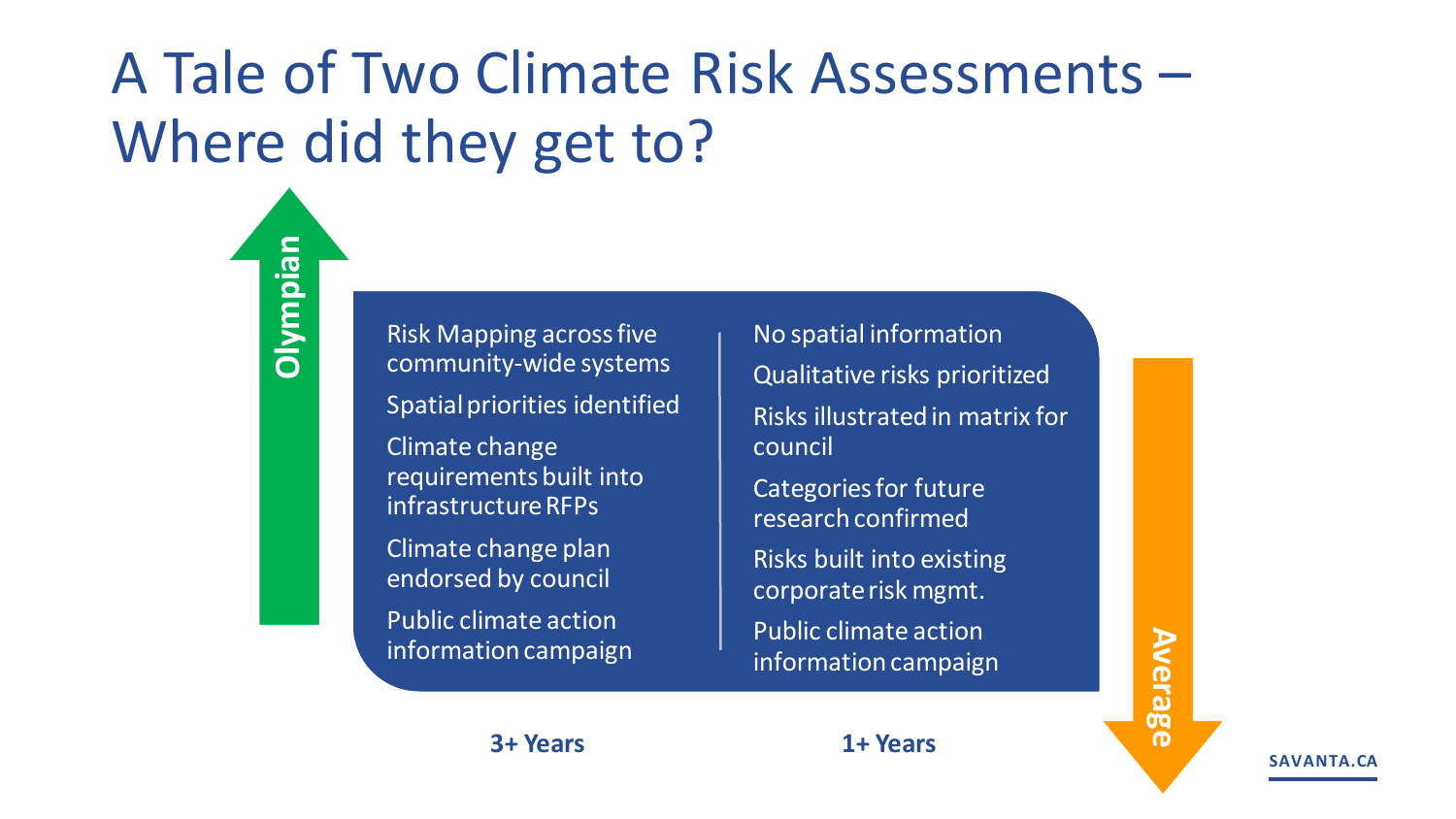### Deep Dive Analysis can also produce…

Spatial data, and the tools to guide interventions across a portfolio or system

**Balancing Act**:

While less detailed assessments save you time and resources upfront, they often end up leading to a deeper dive to set priorities and determine resilient actions – particularly for infrastructure design

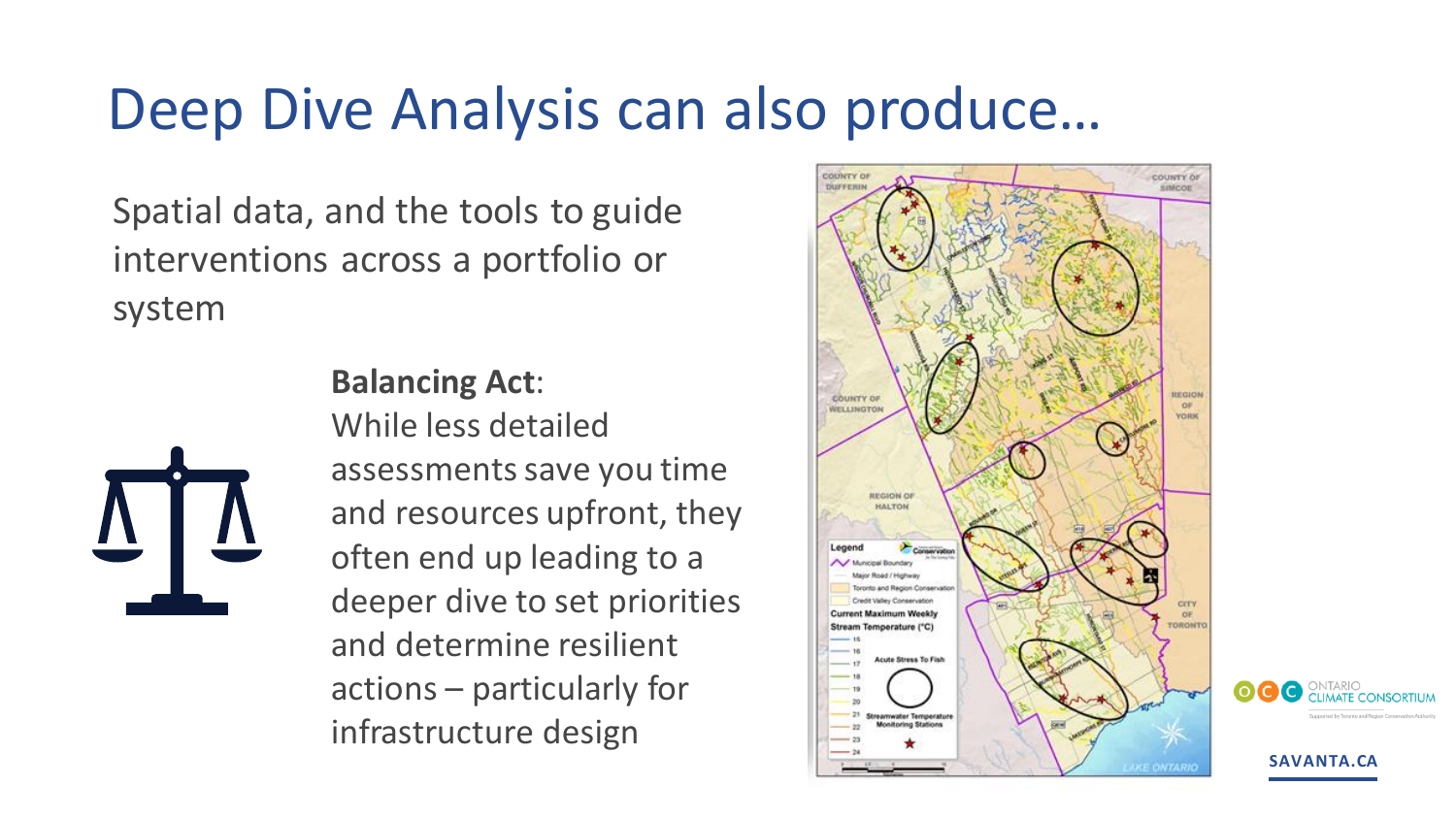Top 3 Suggestions for Increasing the Value and Practicality of Risk and Resilience Assessments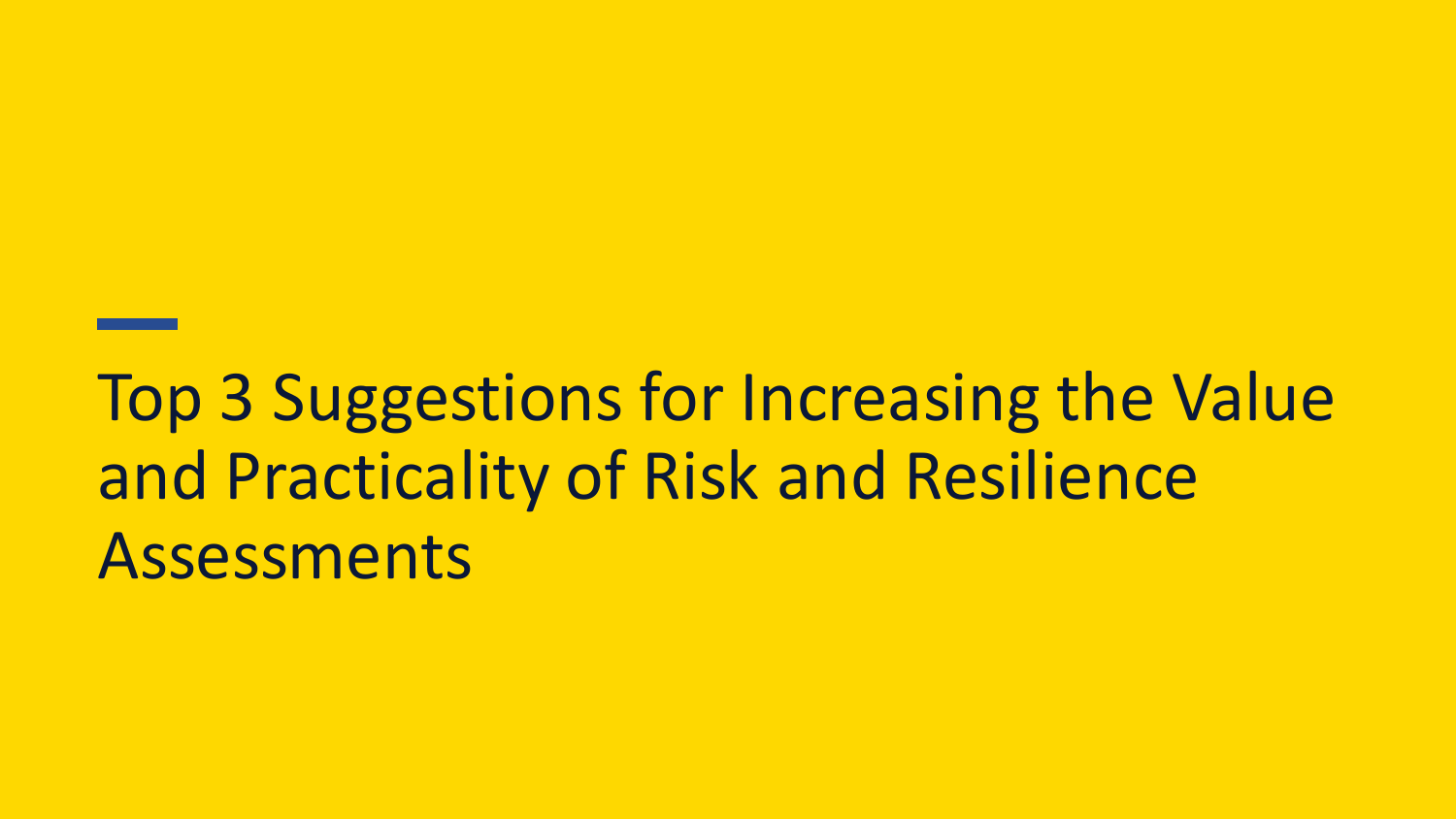### 1. Begin with the End in Mind

- What specifically will you use the information for?
- What level of detail is needed to enable actions?
- Envision the ideal outputs from your process do not simply produce a report

## 2. Equip yourself with the Right Tools

- Avoid "going down the rabbit hole"
- Select an appropriate framework or process that enables your scale of assessment
- Don't be afraid to incorporate non-traditional concepts and factors that are important in resilience - social and demographic factors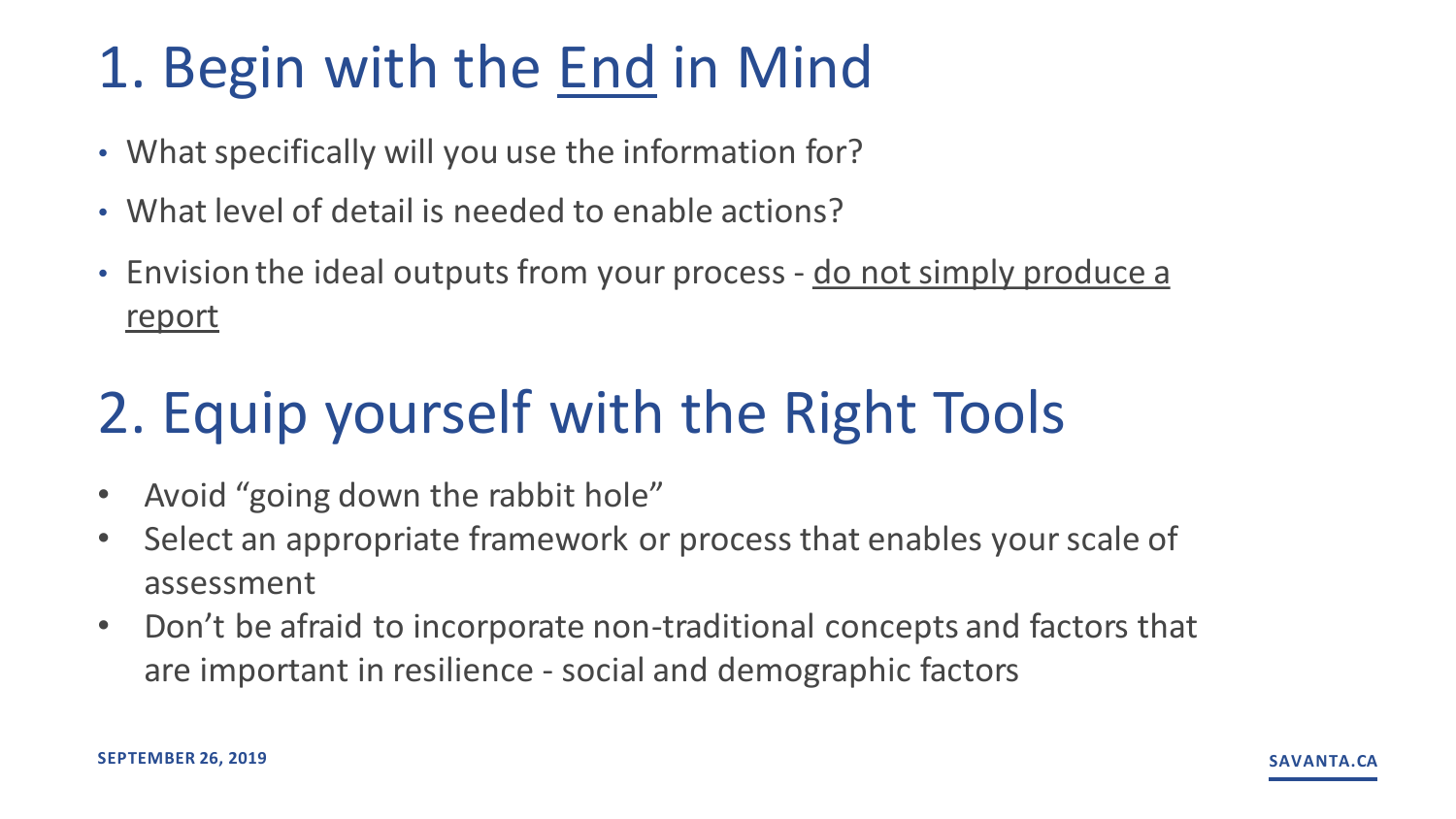### 3. Enable Implementation of the Results

- Even at a high level, consider what it will take to implement your results
- Avoid unclear risks, opportunities or resilience building actions
- Identify lead/support roles, timing and costs if

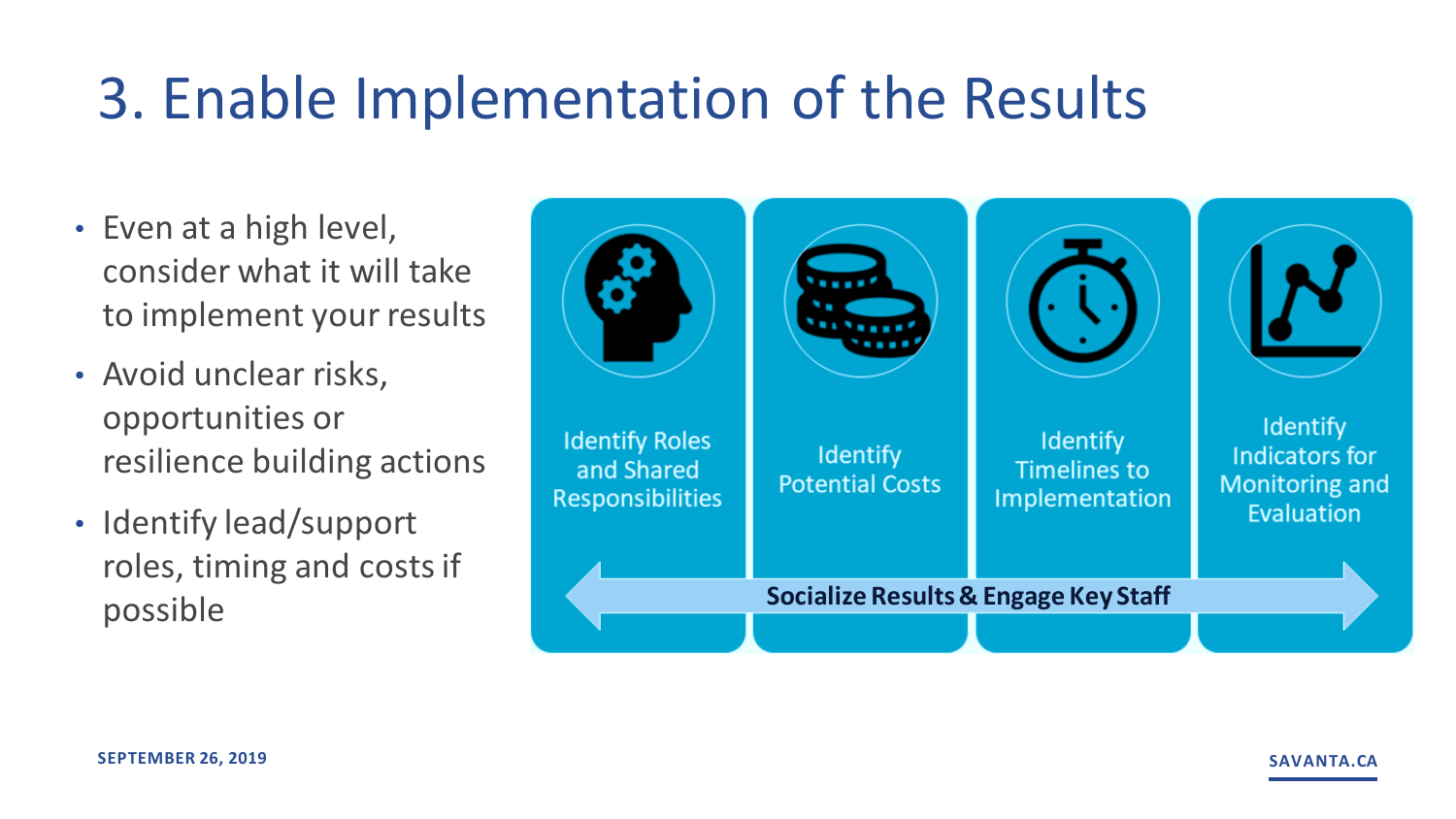# How do we go from Risk to Resilience?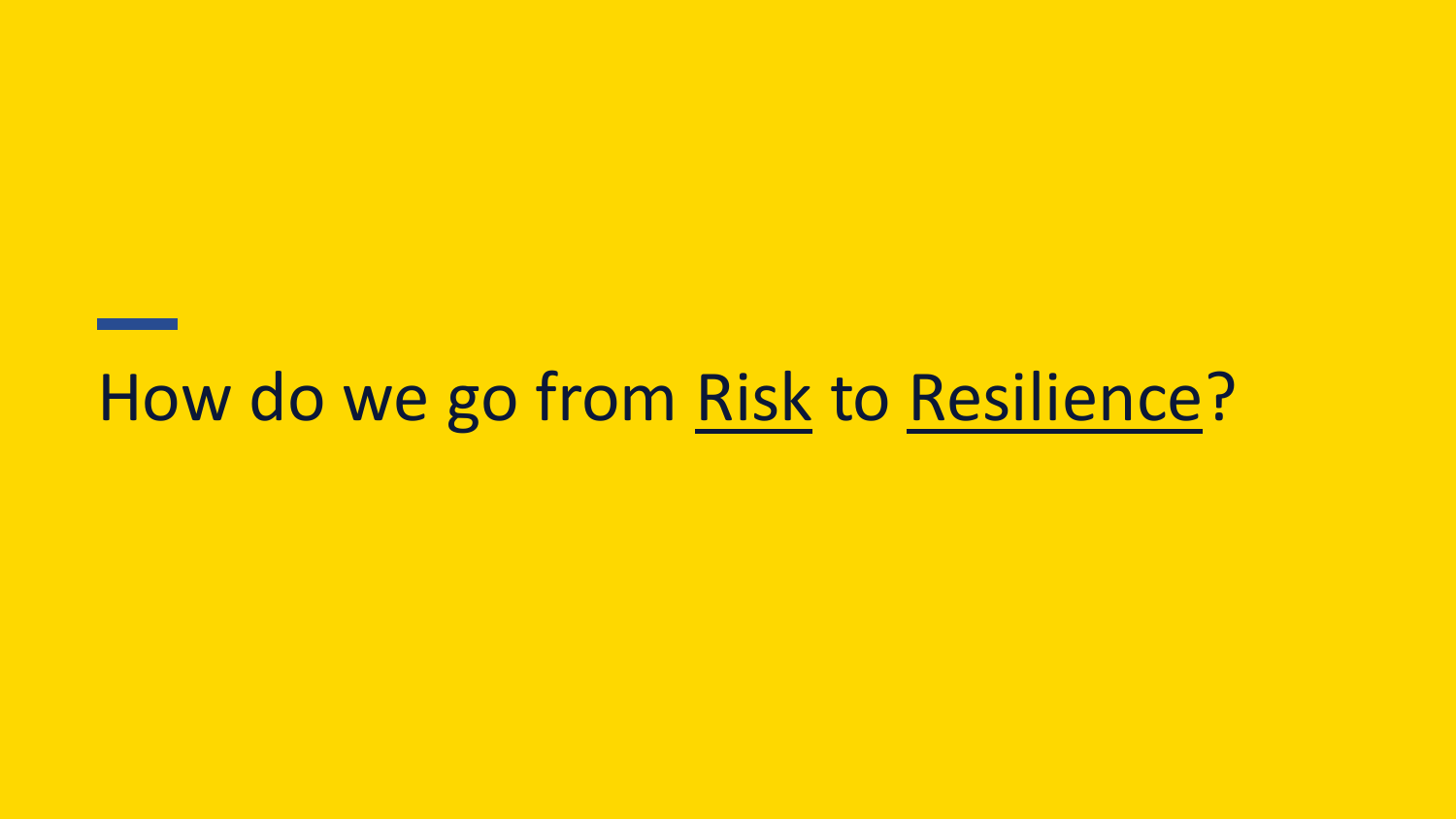### What does this look like in Theory?

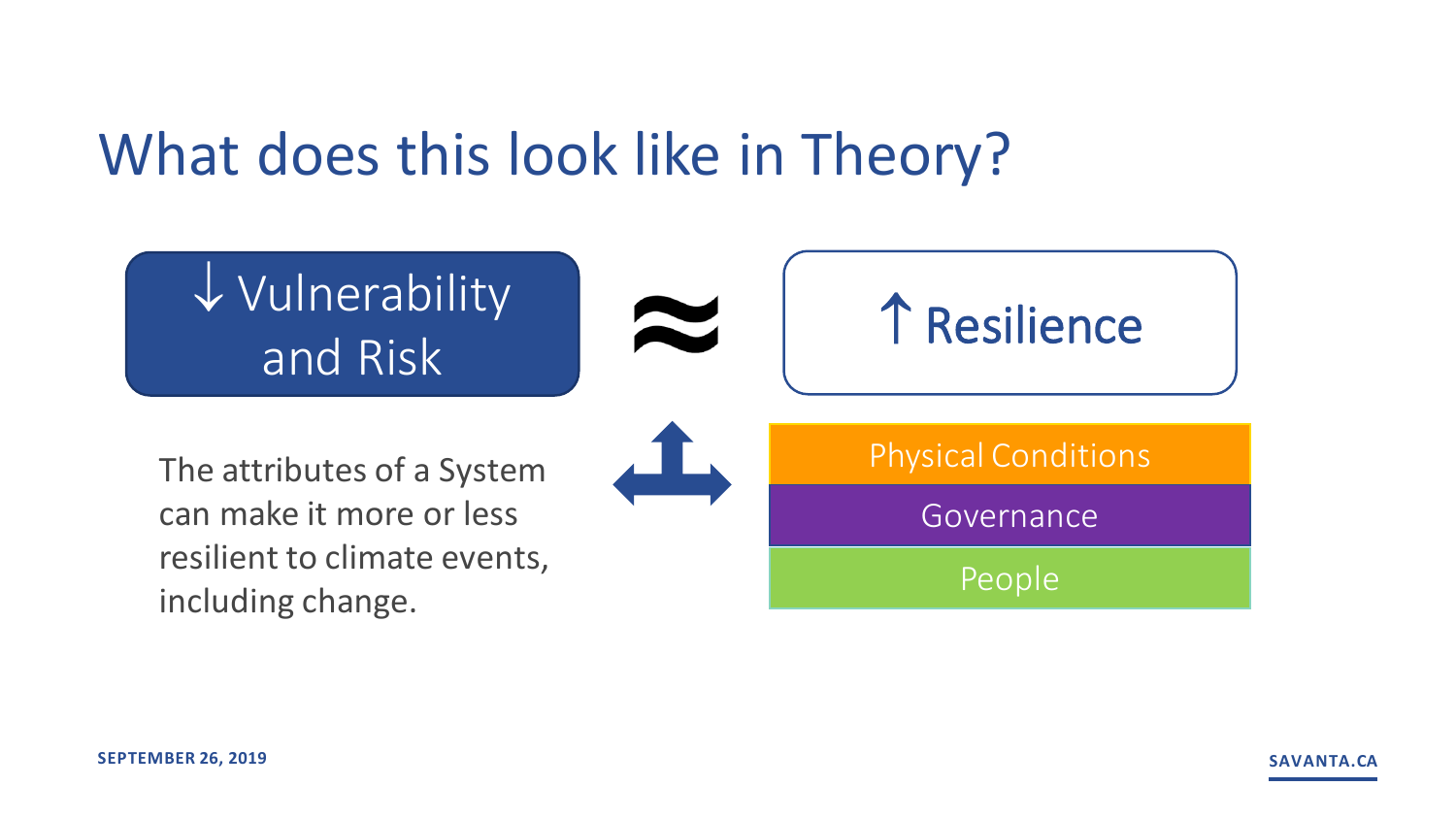### Resilience is broader than Climate Change





*"The Capacity of Individuals, Communities, Institutions and Systems to survive, adapt, and thrive in the face of chronic stresses and acute shocks…"*

**SEPTEMBER 26, 2019**

**SAVANTA.CA**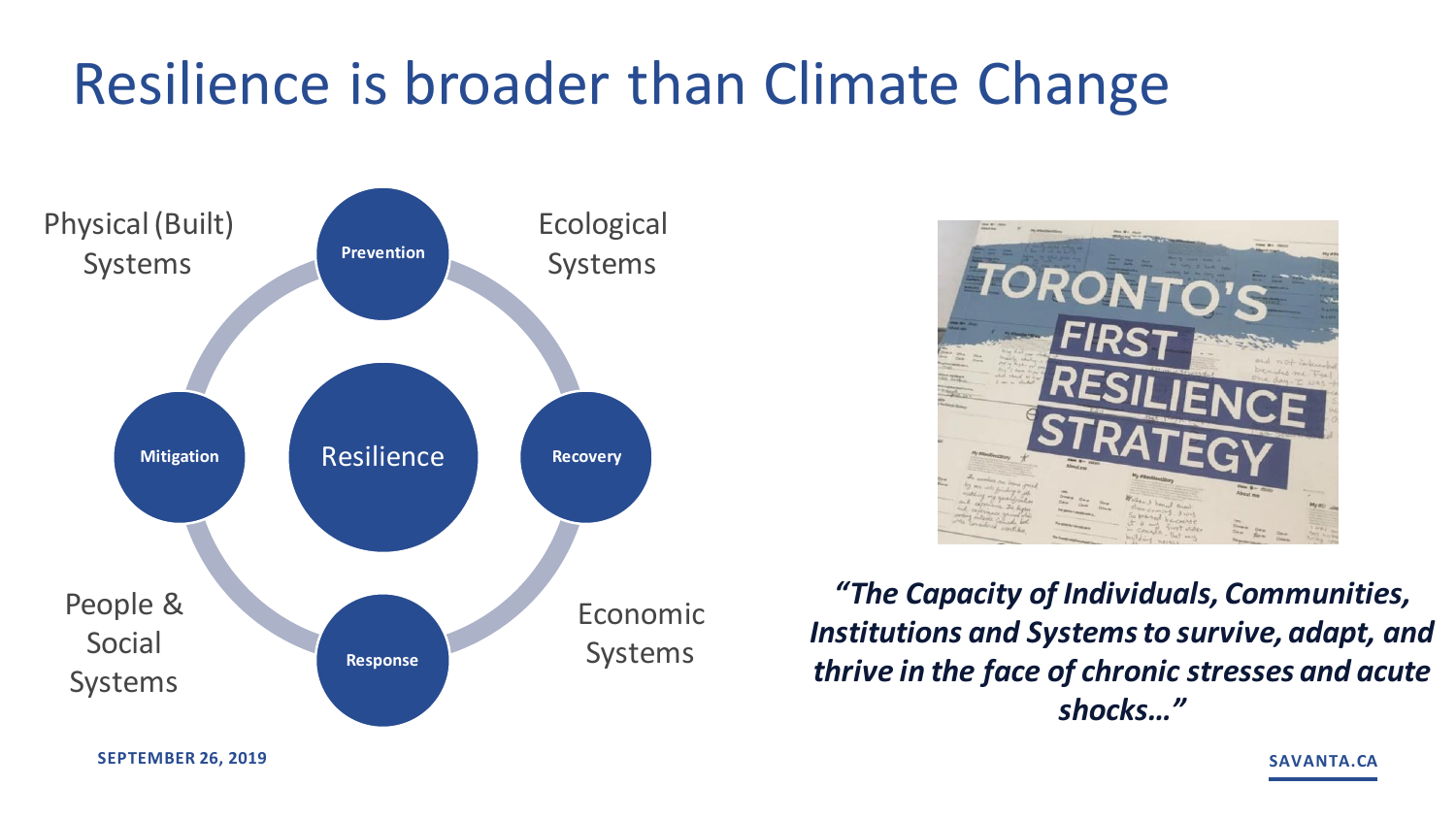## How Communities have used Climate Risk Information to start building Resilience

Enterprise Risk Management – Risk Registries

Business Continuity Planning – Adding a Climate Lens

Emergency Management Procedures & Training Exercises

To Inform Policies – and Climate Change Requirements in RFPs

To Identify Priority Spatial Areas & Resilience Building Measures